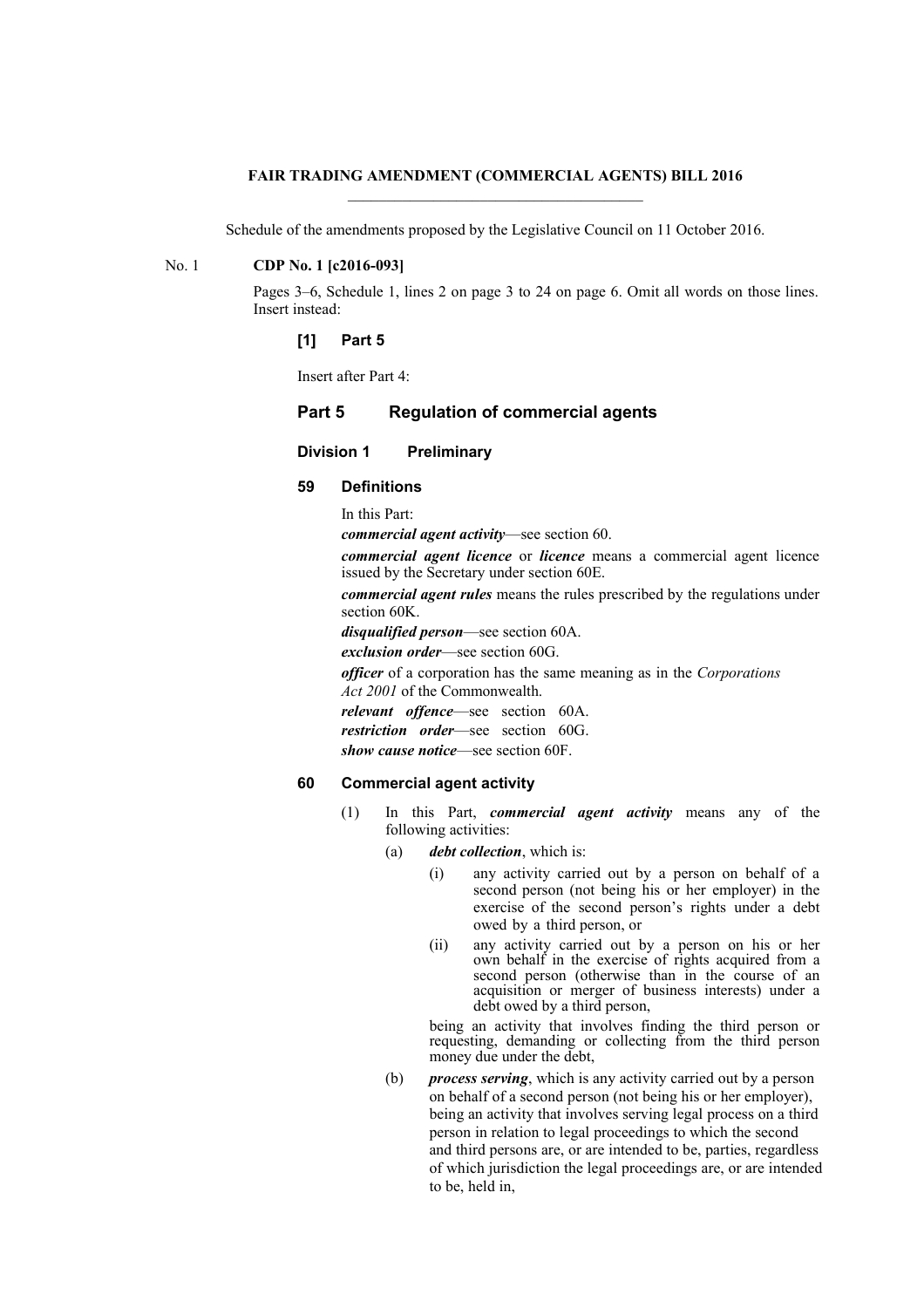- (c) *repossession of goods*, which is any activity carried out by a person on behalf of a second person (not being his or her employer), being an activity that involves finding goods held by a third person or requesting, demanding or seizing such goods.
- (2) For the purposes of this Part:
	- (a) if a commercial agent activity is carried out by an employee of a person, the activity is taken to have been carried out by the person, and
	- (b) if a corporation carries out a commercial agent activity, each officer of the corporation is taken to have carried out the commercial agent activity.

### **60A Disqualified persons**

- (1) A person is a *disqualified person* for the purposes of this Part if:
	- (a) the person is a natural person who is under 18 years of age, or
	- (b) the person is an undischarged bankrupt or is taking advantage of the laws in force for the time being relating to bankruptcy, or
	- (c) the person is a corporation that is the subject of a winding up order or for which a controller or administrator has been appointed, or
	- (d) the person has been convicted, within the last 5 years, of a relevant offence and a sentence of imprisonment or a fine of \$500 or more has been imposed on the person following that conviction, or
	- (e) the person is subject to an exclusion order that is in force against the person, or
	- (f) the person is a controlled member of a declared organisation within the meaning of the *Crimes (Criminal Organisations Control) Act 2012*.
- (2) In this Part:

*relevant offence* means any of the following offences whether occurring in New South Wales or elsewhere:

- (a) an offence involving violence, firearms, weapons, fraud, drugs or dishonesty,
- (b) an offence against section 12DJ (Harassment and coercion) of the *Australian Securities and Investments Commission Act 2001* of the Commonwealth,
- (c) an offence against section 50 (Harassment and coercion) or 168 (Harassment and coercion) of the ACL,
- (d) any other offence declared by the regulations to be a relevant offence for the purposes of this section,

but does not include an offence that the regulations declare not to be a relevant offence.

#### **Division 2 Carrying out commercial agent activities**

## **60B Disqualified person must not carry out commercial agent activity**

- (1) A person must not carry out a commercial agent activity if the person is a disqualified person.
- (2) A person that is a corporation must not carry out a commercial agent activity if an officer of the corporation is a disqualified person.

Maximum penalty: 1,000 penalty units (in the case of a corporation) or 200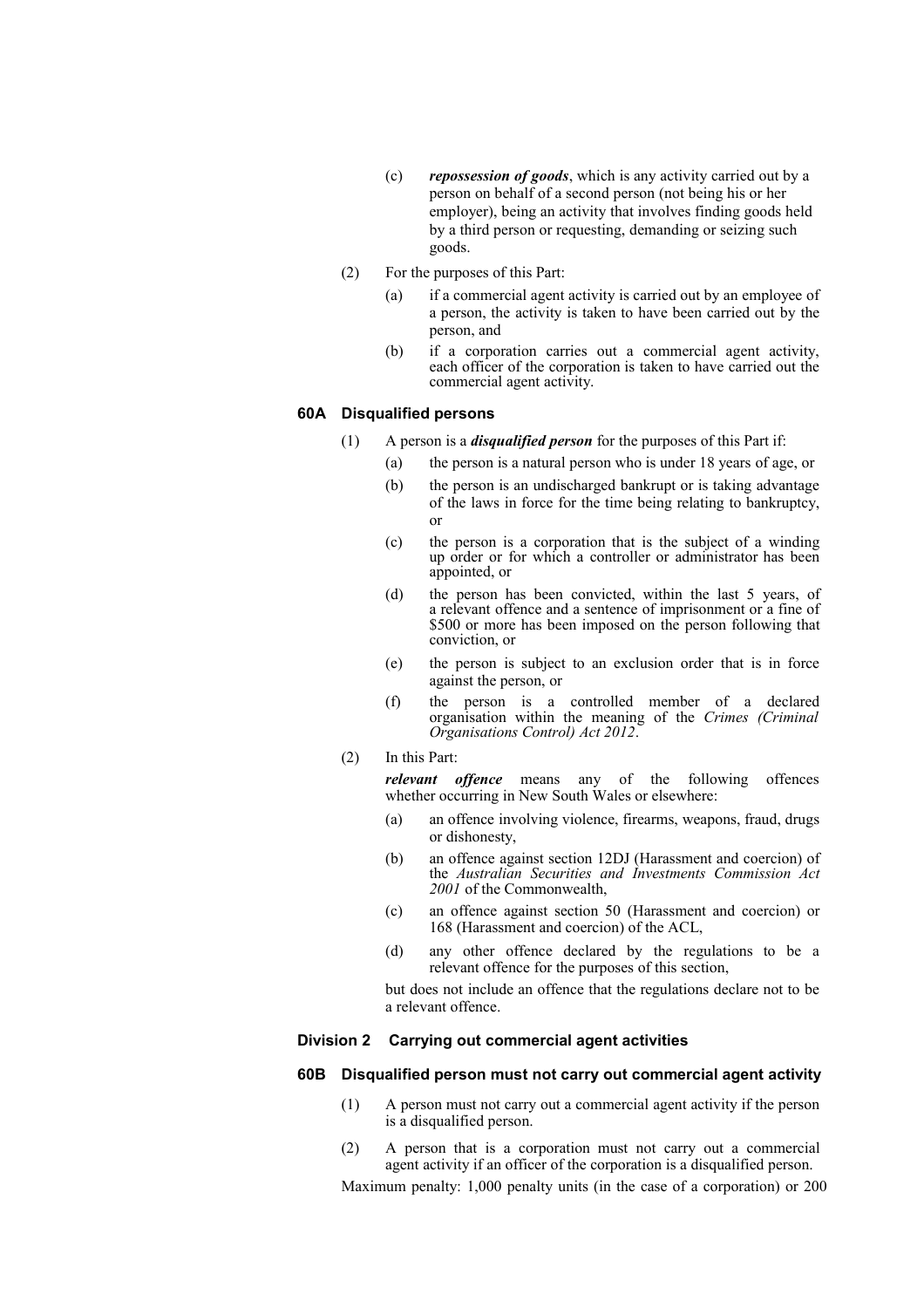penalty units or imprisonment for 12 months, or both (in the case of an individual).

### **60C Field agents and employers of field agents require licence**

- (1) A person must not do any of the following for the purposes of carrying out a commercial agent activity unless the person holds a commercial agent licence:
	- (a) approach or attempt to approach the person who is the subject of the commercial agent activity,
	- (b) enter or attempt to enter any premises at which the subject of the commercial agent activity resides, works or otherwise regularly frequents,
	- (c) approach or attempt to approach any property owned by or in the possession of the subject of the commercial agent activity.

Maximum penalty: 1,000 penalty units (in the case of a corporation) or 200 penalty units or imprisonment for 12 months, or both (in the case of an individual).

(2) A person (the *employer*) must not employ a person (the *employee*) to carry out a commercial agent activity that requires the employee to hold a commercial agent licence unless the employer holds a commercial agent licence.

Maximum penalty: 1,000 penalty units (in the case of a corporation) or 200 penalty units or imprisonment for 12 months, or both (in the case of an individual).

- (3) A person who is carrying out a commercial agent activity under a commercial agent licence must produce the licence for inspection if requested to do so by an investigator or by a person who is the subject of the commercial agent activity. Maximum penalty: 50 penalty units.
- (4) An officer of a corporation is not required to hold a commercial agent licence merely because the corporation is required to hold a commercial agent licence.
- (5) No more than 1 partner in a firm that carries out commercial agent activities is required to hold a commercial agent licence.
- (6) In this section, the person who is the *subject* of a commercial agent activity means the person from whom a debt is to be recovered or goods are to be repossessed or on whom process is to be served.

### **60D Fit and proper person**

- (1) A person may hold a commercial agent licence only if the person is a fit and proper person to hold the licence.
- (2) A person is not a fit and proper person to hold a commercial agent licence if:
	- (a) the person is a disqualified person, or
	- (b) the Secretary makes a finding that the person is not a fit and proper person to hold a licence.
- (3) The Secretary may determine that a person is not a fit and proper person to hold a commercial agent licence on such grounds as the Secretary sees fit, including, but not limited to, the following grounds:
	- (a) the person has been authorised to carry out a commercial agent activity under a licence (however described) of another State or Territory and that licence: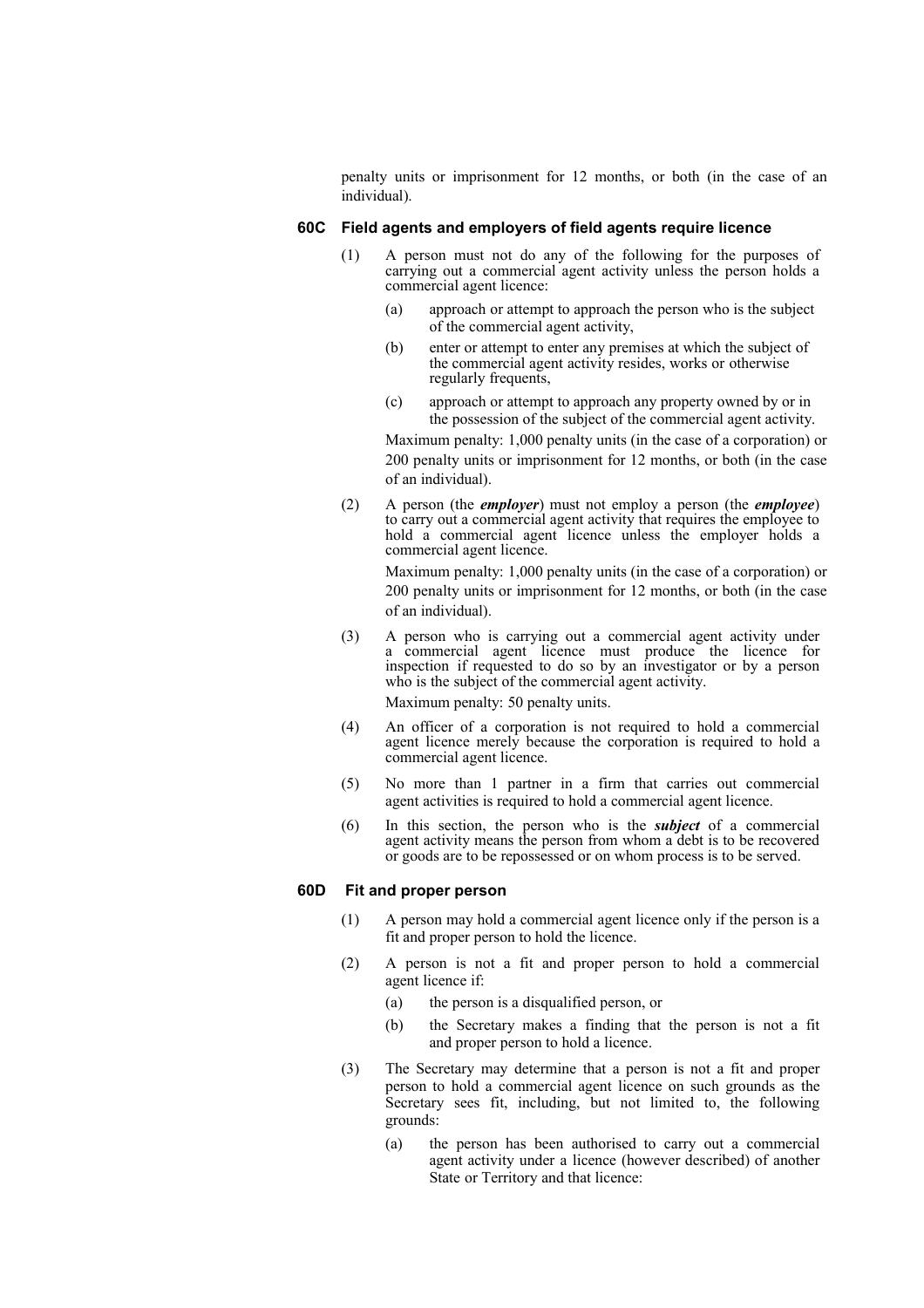- (i) is suspended, or
- (ii) has, within the previous 5 years, been cancelled and the person has not held a licence since the cancellation,
- (b) the person has been authorised to carry out an activity under another Act administered by the Minister and that authorisation:
	- (i) is suspended, or
	- (ii) has, within the previous 5 years, been cancelled and the person has not held an authorisation since the suspension,
- (c) the person has, within the previous 10 years, been convicted of a relevant offence,
- (d) any ground prescribed by the regulations.
- (4) A corporation is not a fit and proper person to hold a commercial agent licence unless the corporation and each officer of the corporation is a fit and proper person to hold the licence.
- (5) A partner in a firm is not a fit and proper person to hold a commercial agent licence unless the partner and each other partner in the firm is a fit and proper person to hold a licence.

### **60E Issue of commercial agent licence**

- (1) A person may apply to the Secretary for a commercial agent licence.
- (2) The Secretary may issue a commercial agent licence to a person for a fixed term of 1 or 3 years.
- (3) Part 2 of the *Licensing and Registration (Uniform Procedures) Act 2002* (the *Licensing Act*) applies to and in respect of a commercial agent licence, subject to the modifications and limitations prescribed by this Act or the regulations.
- (4) For the purpose of applying Part 2 of the Licensing Act to a commercial agent licence:
	- (a) the licence may be amended but not transferred under that Act, and
	- (b) the references to 2 weeks, 4 weeks and 8 weeks in section 9 (1) (a), (b) and (c) of that Act are each to be read as references to 6 weeks, and
	- (c) an application for restoration of a licence under section 10 of that Act may not be made more than 3 months after the date on which the licence expires, and
	- (d) an application is not required to be advertised, and
	- (e) the reference to 14 days in section 24 (1) of that Act (as to the period within which changed particulars must be notified) is to be read as a reference to 7 days, and
	- (f) the licence may be granted subject to such conditions as the Secretary thinks fit and the Secretary may subsequently impose, vary or revoke conditions at any time, and
	- (g) the licence is subject to any restriction order made under this Part against the holder the licence.
- (5) The regulations may make provision for or with respect to such matters concerning a licence as are relevant to Part 2 of the Licensing Act including prescribing fees for applications.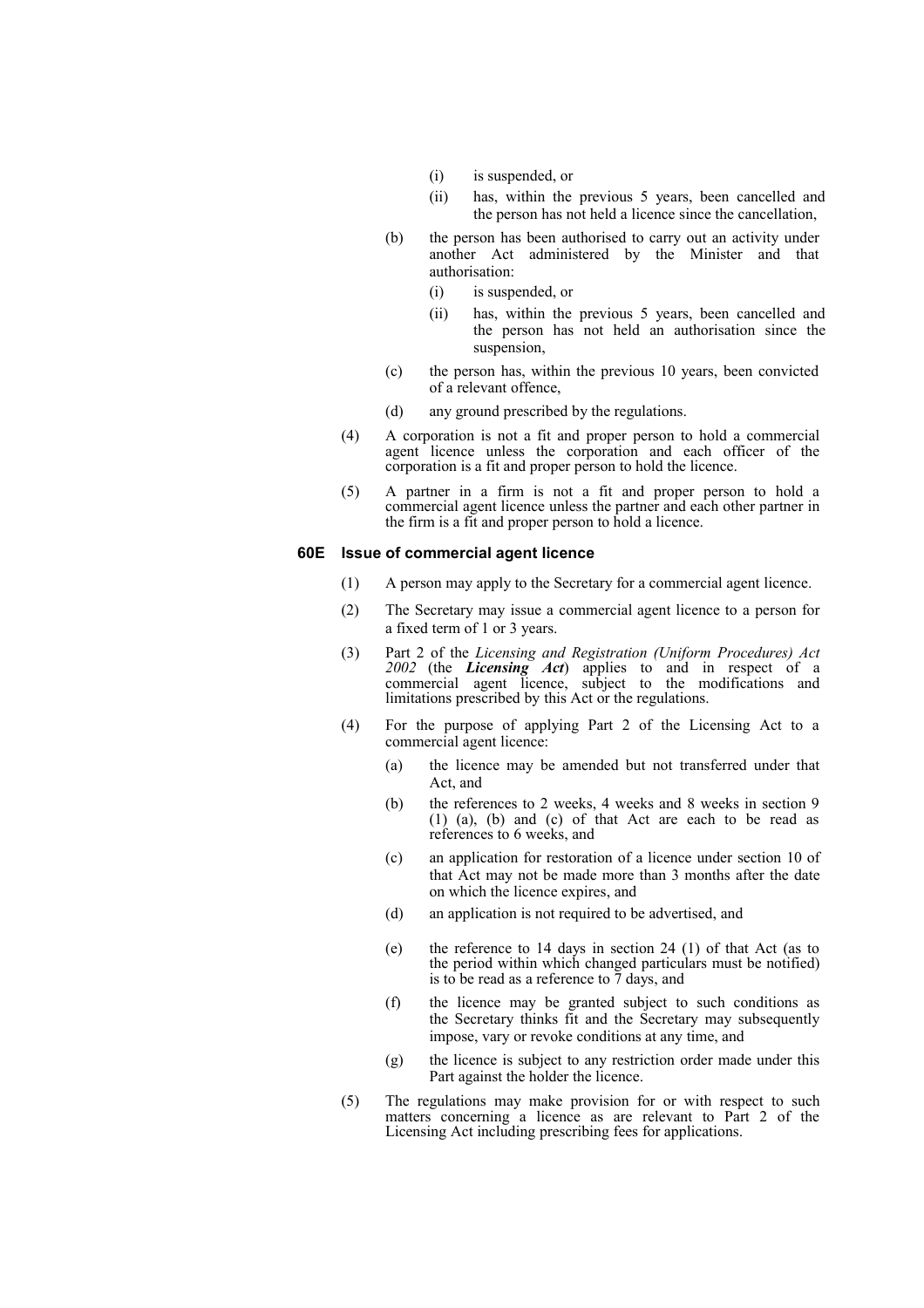#### **Division 3 Enforcement**

#### **60F Secretary may require person to show cause**

- (1) The Secretary may, by the giving of a notice (a *show cause notice*) to a person, require the person to show cause why the Secretary should not, for the reason specified in the notice:
	- (a) make an exclusion order or restriction order against the person, or
	- (b) cancel a licence held by the person.
- (2) The show cause notice must be in writing and must specify the period (being at least 14 days after the notice is given) in which the person may show cause.
- (3) The person to whom a show cause notice has been given may, within the period specified in the notice, make a written submission to the Secretary in relation to the matters to which the notice relates.
- (4) The Secretary:
	- (a) is to consider any submission made within the period specified in the show cause notice, and
	- (b) may conduct such inquiries, or make such investigations, in relation to the matters to which the notice relates as the Secretary thinks appropriate.

## **60G Exclusion orders and restriction orders**

- (1) The Secretary may, after giving a show cause notice to a person and taking into consideration any submissions made in relation to the matter, make an order:
	- (a) that prohibits the person from carrying out commercial agent activities (an *exclusion order*), or
	- (b) that imposes conditions, restrictions or limitations on the person in relation to the carrying out of commercial agent activities (a *restriction order*).
- (2) An order made under this section comes into force when a copy of the order is given to the person subject to the order.
- (3) An order made under this section remains in force for an indefinite period or for the period specified in the order.
- (4) A person who contravenes a restriction order is guilty of an offence.

Maximum penalty: 1,000 penalty units (in the case of a corporation) or 200 penalty units or imprisonment for 12 months, or both (in the case of an individual).

**Note.** Contravention of an exclusion order is an offence under section 60B.

- (5) More than one order may be given to a person under this section.
- (6) Section 88 applies to the giving of an order under this section.

## **60H Cancelling commercial agent licence**

(1) The Secretary must, after giving a show cause notice to a person and taking into consideration any submissions made in relation to the matter, cancel a commercial agent licence held by the person if satisfied that the person is not a fit and proper person to hold the licence.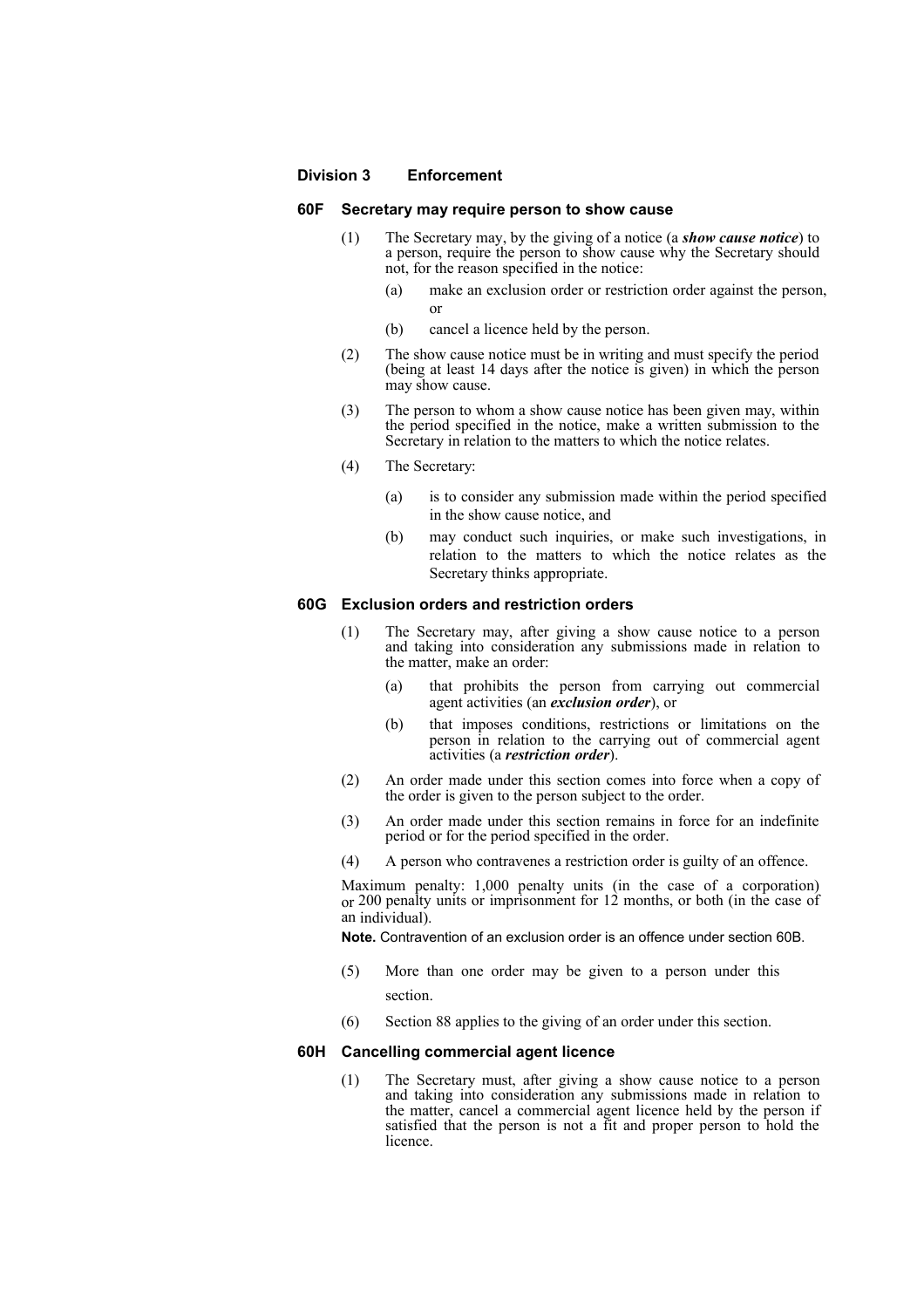(2) The Secretary must cancel a licence if the holder of the licence is a disqualified person and is not required to give the person a show cause notice before doing so.

**Note.** The making of an exclusion order against a person would require any licence held by the person to be cancelled.

#### **Division 4 Miscellaneous**

#### **60I Administrative review by Tribunal**

- (1) A person may apply to the Tribunal for an administrative review under the *Administrative Decisions Review Act 1997* of a decision by the Secretary:
	- (a) to refuse to grant a commercial agent licence to the person, or
	- (b) to impose, vary or revoke a condition on a licence granted to the person, or
	- (c) to cancel a licence held by the person, or
	- (d) to make an exclusion order or restriction order against the person.
- (2) Section 53 (Internal reviews) of the Administrative Decisions Review Act 1997 does not apply in relation to a decision referred to in subsection  $(1)$ .

#### **60J Register**

- (1) The Secretary is to maintain a Register for the purposes of this Part and is to enter and keep in the Register particulars of such of the following as the regulations may require:
	- (a) commercial agent licences,
	- (b) licence applications refused,
	- (c) prosecutions taken for offences under this Part and the result of those prosecutions,
	- (d) exclusion orders and restriction orders made,
	- (e) commercial agent licences cancelled,
	- (f) any other matter prescribed by the regulations.
- (2) The regulations may require all or part of the Register to be published on the internet for public access.
- (3) Any part of the Register not published on the internet may be inspected by a person on payment of such reasonable fee (if any) as the Secretary may determine.

## **60K Commercial agent rules**

- (1) The regulations may prescribe rules of conduct for the carrying out of commercial agent activities including by prohibiting certain practices.
- (2) Without limiting subsection (1), the rules may deal with the following matters:
	- (a) prohibited practices (including, but not limited to, the use of physical force, harassment, coercion, misrepresentation, making unreasonable threats, entering premises illegally, impersonating a Government employee, exposing a person to ridicule or employing or otherwise using disqualified persons),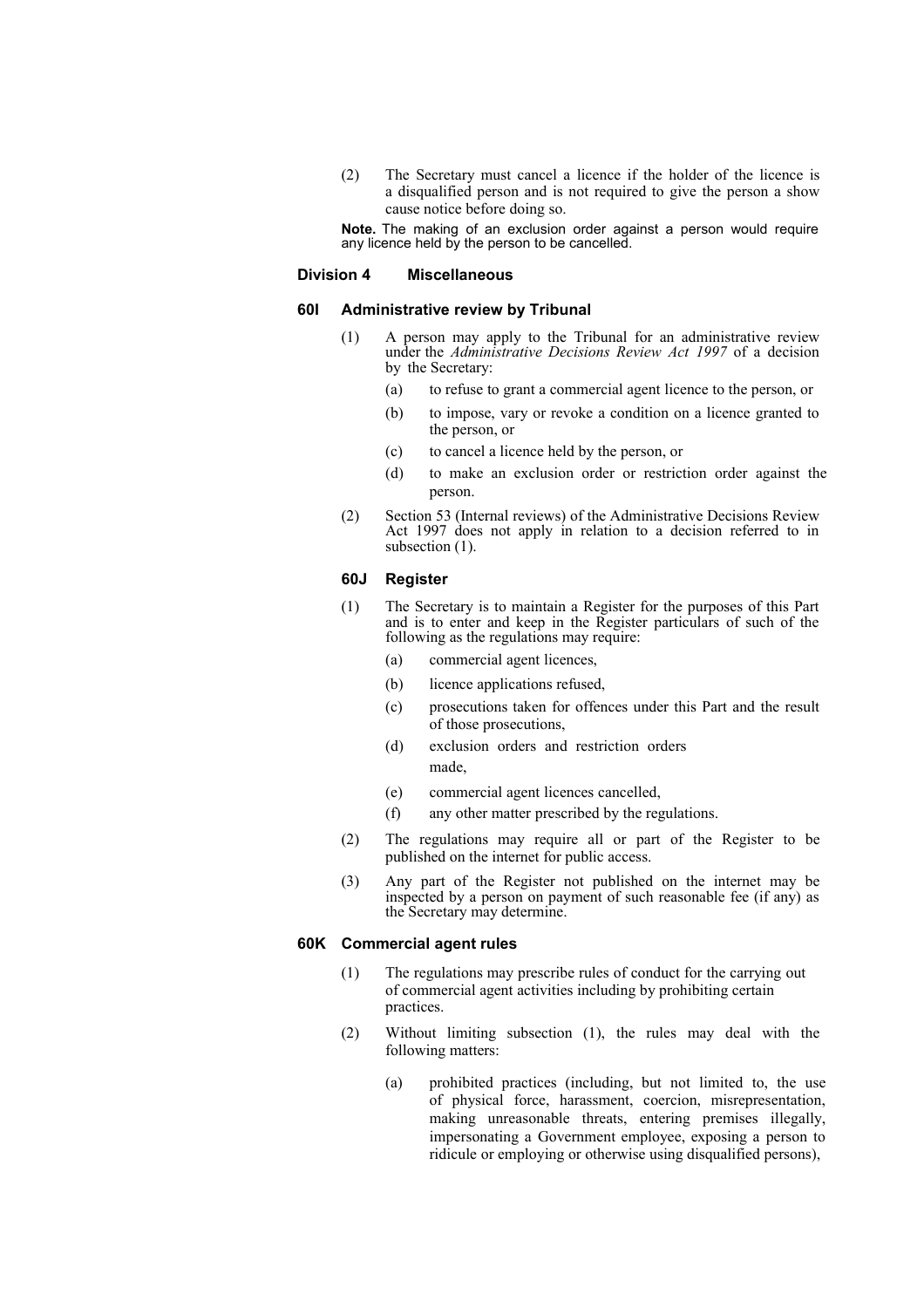- (b) money held on trust including the keeping of trust accounts and the audit of those accounts,
- (c) the keeping of records,
- (d) the provision of information to the Secretary,
- (e) the handling of complaints,
- (f) advertising,
- (g) the employment or use of persons.
- (3) A person must not carry out a commercial agent activity unless the person does so in compliance with the commercial agent rules.
- (4) An employer must take all reasonable steps to ensure that an employee does not carry out a commercial agent activity in the course of their employment unless the employee does so in compliance with the commercial agent rules.
- (5) Each officer of a corporation must take all reasonable steps to ensure that the corporation does not carry out a commercial agent activity unless it does so in compliance with the commercial agent rules. Maximum penalty: 100 penalty units (in the case of a corporation) or 50 penalty units (in the case of an individual).

## **60L Exchange of information**

- (1) The Secretary may request and receive information from a law enforcement officer or regulatory officer for the purpose of assisting the Secretary in the exercise of functions under this Part.
- (2) The Secretary may enter into agreements and other arrangements for the sharing or exchange of information as authorised by this section.
- (3) In this section, *law enforcement officer* and *regulatory officer* have the same meanings as they have in section 219 of the *Property, Stock and Business Agents Act 2002*.

## **60M Part does not apply to certain persons**

This Part does not apply to or in respect of the following:

- (a) a police officer of New South Wales, the Commonwealth or any other State or Territory,
- (b) a member of the Australian Defence Force,
- (c) an officer or employee of the Public Service, or a public authority, of New South Wales, the Commonwealth or any other State or Territory,
- (d) a law practice or an Australian legal practitioner or a person undertaking practical legal training under the supervision of an Australian legal practitioner,
- (e) a registered company auditor within the meaning of the *Corporations Act 2001* of the Commonwealth,
- (f) a general insurer within the meaning of the *Insurance Act 1973* of the Commonwealth, a *loss adjuster* (being a person carrying on the business of an insurance loss adjuster on behalf of a general insurer) or an employee of a general insurer or loss adjuster,
- (g) an officer or employee of an authorised deposittaking institution,
- (h) a person of a class prescribed by the regulations.